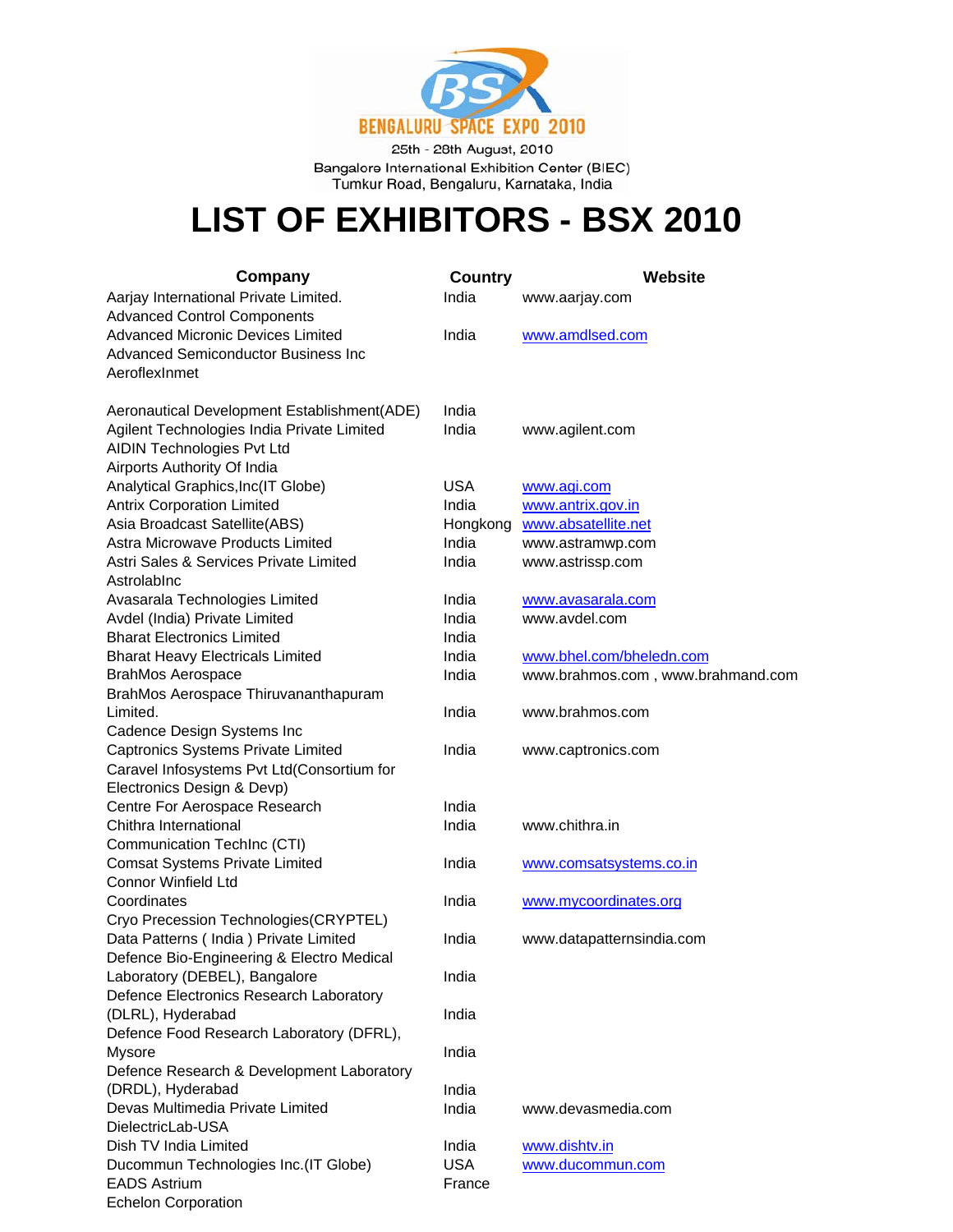| Electronics Corporation Of India Limited(ECIL)<br>EMC Technology / Florida RF Labs<br>Endolite India Ltd | India<br><b>USA</b> | www.ecil.co.in<br>www.emct.com                   |
|----------------------------------------------------------------------------------------------------------|---------------------|--------------------------------------------------|
| Fluro Engineering Private Limited<br><b>Focus Microwaves</b>                                             | India               | www.fluroengg.com                                |
| Future Tech Engineering Pvt Ltd(Consortium for<br>Manufacturing)                                         |                     |                                                  |
| Gateway Media Private Limited<br>Geneva Industries Limited                                               | India               | www.gatewaymedia.in                              |
| Geneva Innovations International Limited<br>Geneva Power Ltd.                                            | India               | www.design-geneva.com                            |
| Geneva Software Technologies Ltd                                                                         |                     |                                                  |
| Godrej & Boyce Mfg Co Limited<br><b>GPS Silicon Valley</b>                                               | India               | www.godrej.com                                   |
| <b>Hindustan Aeronautics Limited</b>                                                                     | India               |                                                  |
| HXI-Terabeam<br>Indiamart.com                                                                            | India               |                                                  |
| <b>Indian Defence Review</b>                                                                             | India               | www.indiamart.com<br>www.indiandefencereview.com |
| Integrated Engineering Software Sales Inc                                                                |                     |                                                  |
| Intelligent Motion Technology Private Limited                                                            | India               | www.intelmotion.com                              |
| Intelmac(Mori Seiki Japan, Hyundai-Kia M/c-<br>Korea, Unisign-Netherlands, Awea-Taiwan, Le               |                     |                                                  |
| creneau, Paragon-Taiwan)                                                                                 |                     |                                                  |
| <b>Inteltek Automation</b>                                                                               |                     |                                                  |
| JV(Baldor, Beckhoff, Fagor, Fuji, Delta                                                                  |                     |                                                  |
| Tau, Girard, Winkel, Pilz, IMS, Lika, Apex, Dunker)                                                      |                     |                                                  |
| Intraco Technology Pte Ltd                                                                               | India               |                                                  |
| Investment & Precision Castings Limited                                                                  | India               | www.ipcl.in                                      |
| IT Globe, Inc.                                                                                           | <b>USA</b>          | www.itglobe.com                                  |
| JFW IndustriesInc                                                                                        |                     |                                                  |
| Joint Stock Company-Navigation Information                                                               |                     |                                                  |
| <b>Systems</b>                                                                                           | Russia              | www.nis-glonass.ru                               |
| <b>K&amp;L Microwave</b>                                                                                 |                     |                                                  |
| Kalpana Chawla Centre for Space & Nano<br><b>Sciences</b>                                                | India               | http://kccsns.netfirms.com                       |
| Kaytronics Exim Private Limited                                                                          | India               | www.kayindia.com                                 |
| KDI/ Aeroflex Corp                                                                                       |                     |                                                  |
| Kerala State Electronics Development                                                                     |                     |                                                  |
| Corporation Limited(KELTRON)                                                                             | India               | www.keltron.org                                  |
| <b>KRYTAR.USA</b>                                                                                        |                     |                                                  |
| Krytar.USA                                                                                               |                     |                                                  |
| Lakshmi Technology and Engineering Industries                                                            |                     |                                                  |
| Ltd                                                                                                      | India               |                                                  |
| Larsen & Toubro                                                                                          | India               | www.larsentoubro.com                             |
| Litel Infrared Systems Private Limited                                                                   | India               | www.litelir.com                                  |
| Lucas Signatone Corporation                                                                              | <b>USA</b>          | www.signatone.com                                |
| M/A -COM Technology Solutions(Bangalore)                                                                 | India               | www.macomtech.com                                |
| Macitel                                                                                                  |                     |                                                  |
| <b>Madras Hardtools Private Limited</b>                                                                  | India               | www.madrashardtools.com                          |
| Maury Microwave Corporation                                                                              | <b>USA</b>          | www.maurymw.com                                  |
| Measat Satellite Systems Sdn. Bhd                                                                        | Malaysia            | www.measat.com                                   |
| Melexis                                                                                                  |                     |                                                  |
| Mesa MW Corporation<br>Mettalic Bellows (I) Private Limited                                              | India               |                                                  |
| Micro Comm Associate Pte Ltd                                                                             |                     | www.mettalicbellows.in                           |
| Micronetworks                                                                                            |                     |                                                  |
| Microwave Amplifier Ltd                                                                                  |                     |                                                  |
| Microwave Device Tech(Microsemi)                                                                         |                     |                                                  |
| Mimix Broadband & Mimix Asia                                                                             |                     |                                                  |
| Ministry of Earth Sciences                                                                               | India               | www.moes.gov.in                                  |
| NeltecInc                                                                                                |                     |                                                  |